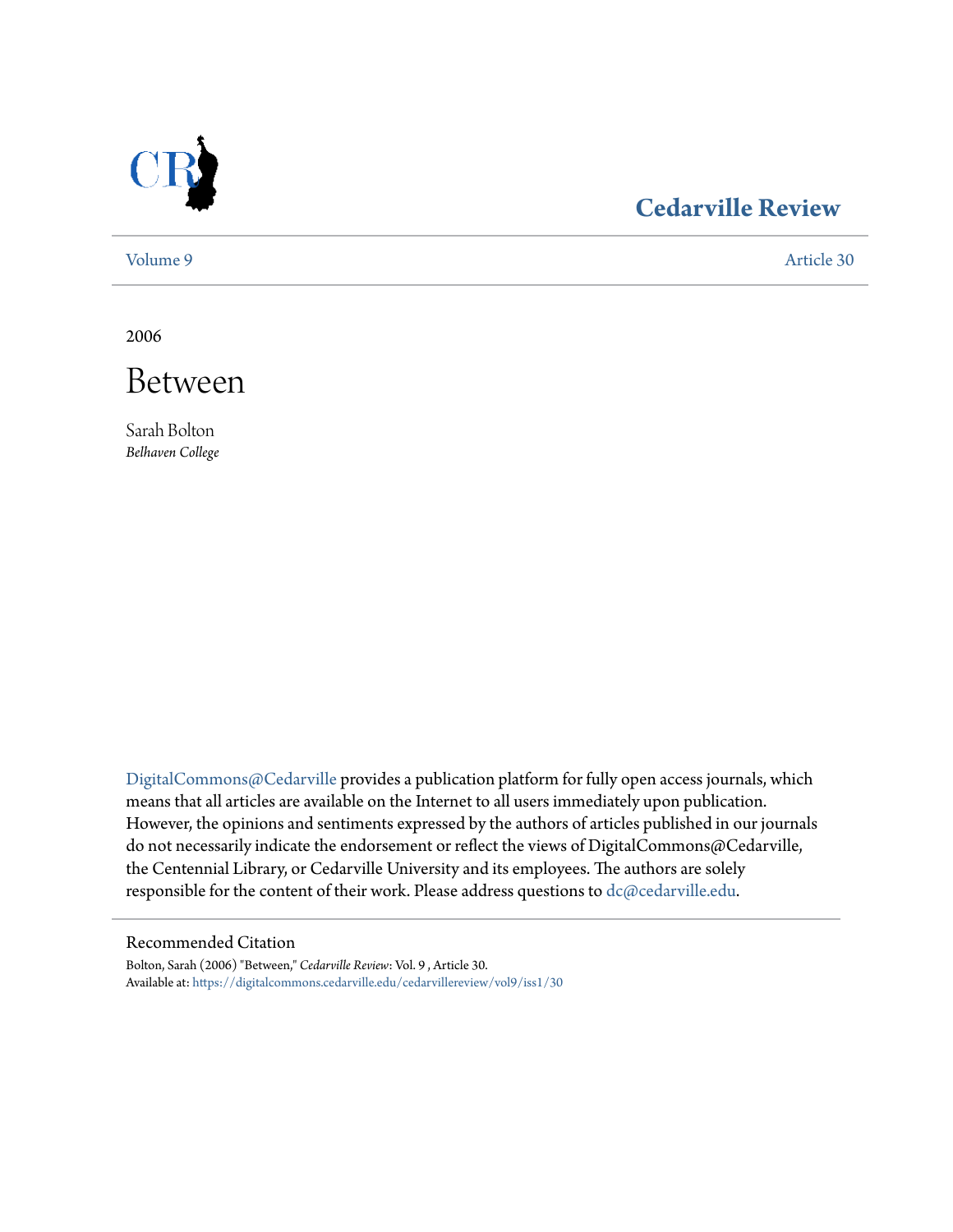## Between

Browse the contents of [this issue](https://digitalcommons.cedarville.edu/cedarvillereview/vol9/iss1) of *Cedarville Review*.

## **Creative Commons License**  $\bigcirc$  000

This work is licensed under a [Creative Commons Attribution-Noncommercial-No Derivative Works 4.0](http://creativecommons.org/licenses/by-nc-nd/4.0/) [License.](http://creativecommons.org/licenses/by-nc-nd/4.0/)

Follow this and additional works at: [https://digitalcommons.cedarville.edu/cedarvillereview](https://digitalcommons.cedarville.edu/cedarvillereview?utm_source=digitalcommons.cedarville.edu%2Fcedarvillereview%2Fvol9%2Fiss1%2F30&utm_medium=PDF&utm_campaign=PDFCoverPages)



This poetry is available in Cedarville Review: [https://digitalcommons.cedarville.edu/cedarvillereview/vol9/iss1/30](https://digitalcommons.cedarville.edu/cedarvillereview/vol9/iss1/30?utm_source=digitalcommons.cedarville.edu%2Fcedarvillereview%2Fvol9%2Fiss1%2F30&utm_medium=PDF&utm_campaign=PDFCoverPages)